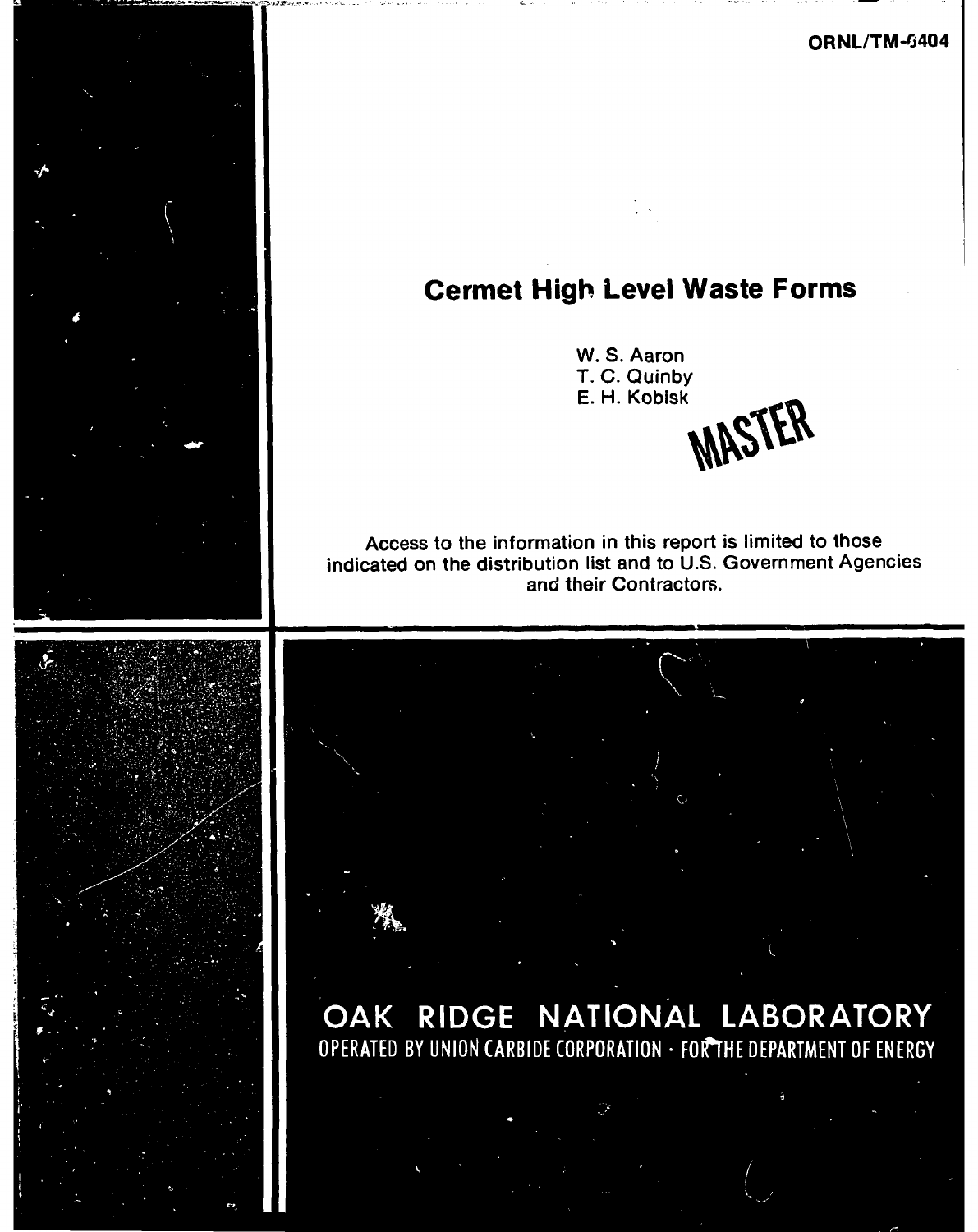**ORNL/TM-6404** 

**Contract No. W-7405-eng-2 6** 

**Solid State Divisio n** 

### **CERMET HIGH LEVEL WASTE FORMS**

**A Progress Report** 



**W. S. Aaron, T. C. Quinby, and E. H. Kobisk** 

**Date Published - June 1978** 

NOTICE This report was prepared as an account of voriet proceding spanned appears and spanned by the United States Covernment. Neitherthe United States nor any of their employees, nor any of their employees, nor any of their empl

**NOTIC E This document contains information of a preliminary nature. It is subject to revision or correction and therefore does not represent a final report.** 

> **OAK RIDGE NATIONAL LABORATORY Oak Ridge, Tennesse e 37830 operated by UNION CARBIDE CORPORATION for the DEPARTMENT OF ENERGY**

> > **DISTRIBUTION OF THIS DOCUMENT IS UNITED To Government Agencies and Their Centractors**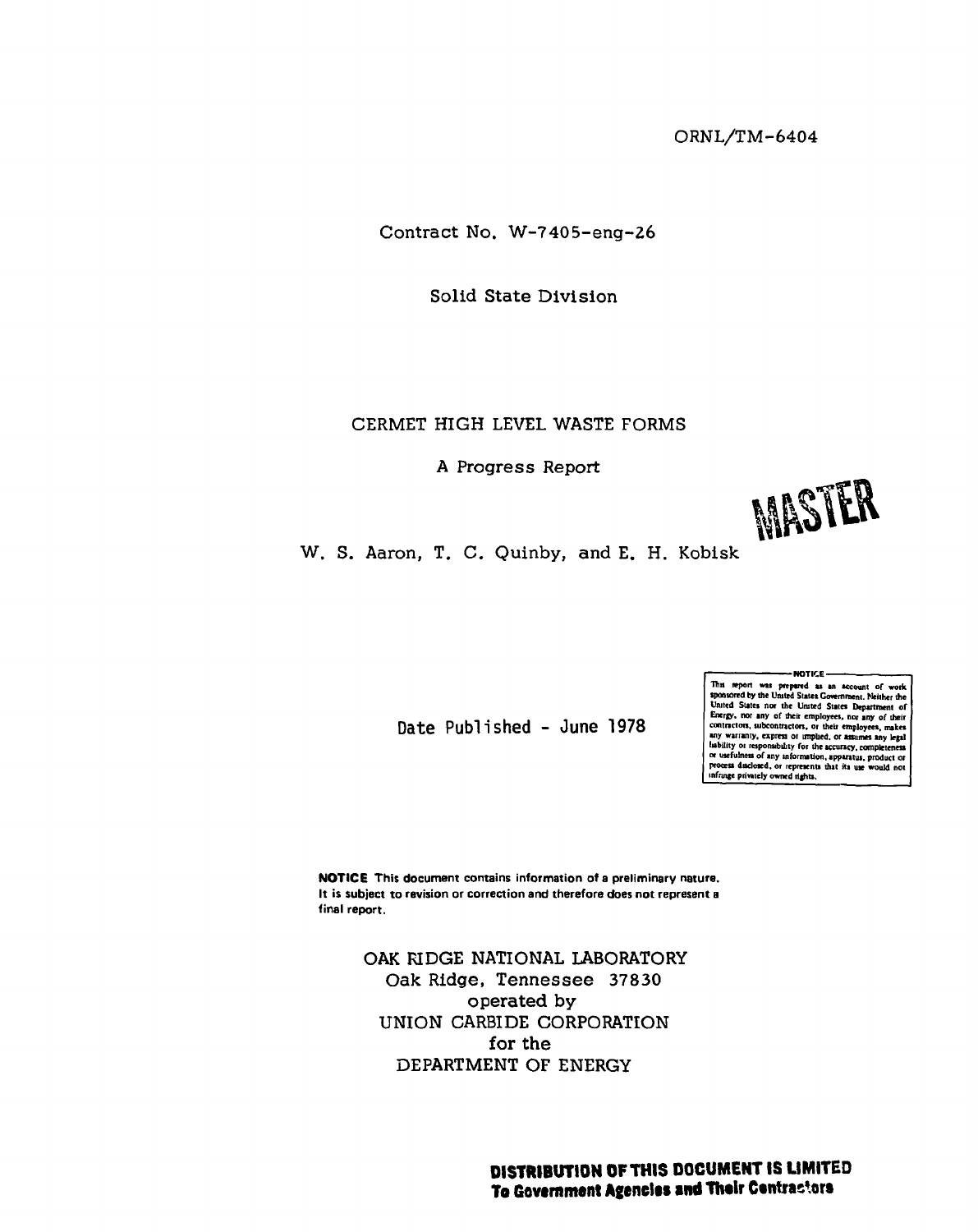### **TABLE OF CONTENTS**

|                                     | Page No.        |
|-------------------------------------|-----------------|
|                                     | L               |
|                                     | 1               |
|                                     | $\overline{z}$  |
| Cermet Compositions and Properties. | 4               |
| Cesium and Ruthenium Volatility.    | 9               |
| Study of Densification Methods      | 10 <sup>2</sup> |
|                                     | $\mathbf{11}$   |
|                                     | 13              |
| Process Improvement Considerations  | 14              |
| Summary                             | 15              |
|                                     | 17              |

 $\mathcal{L}^{\text{max}}_{\text{max}}$ 

 $\mathcal{L}^{\pm}$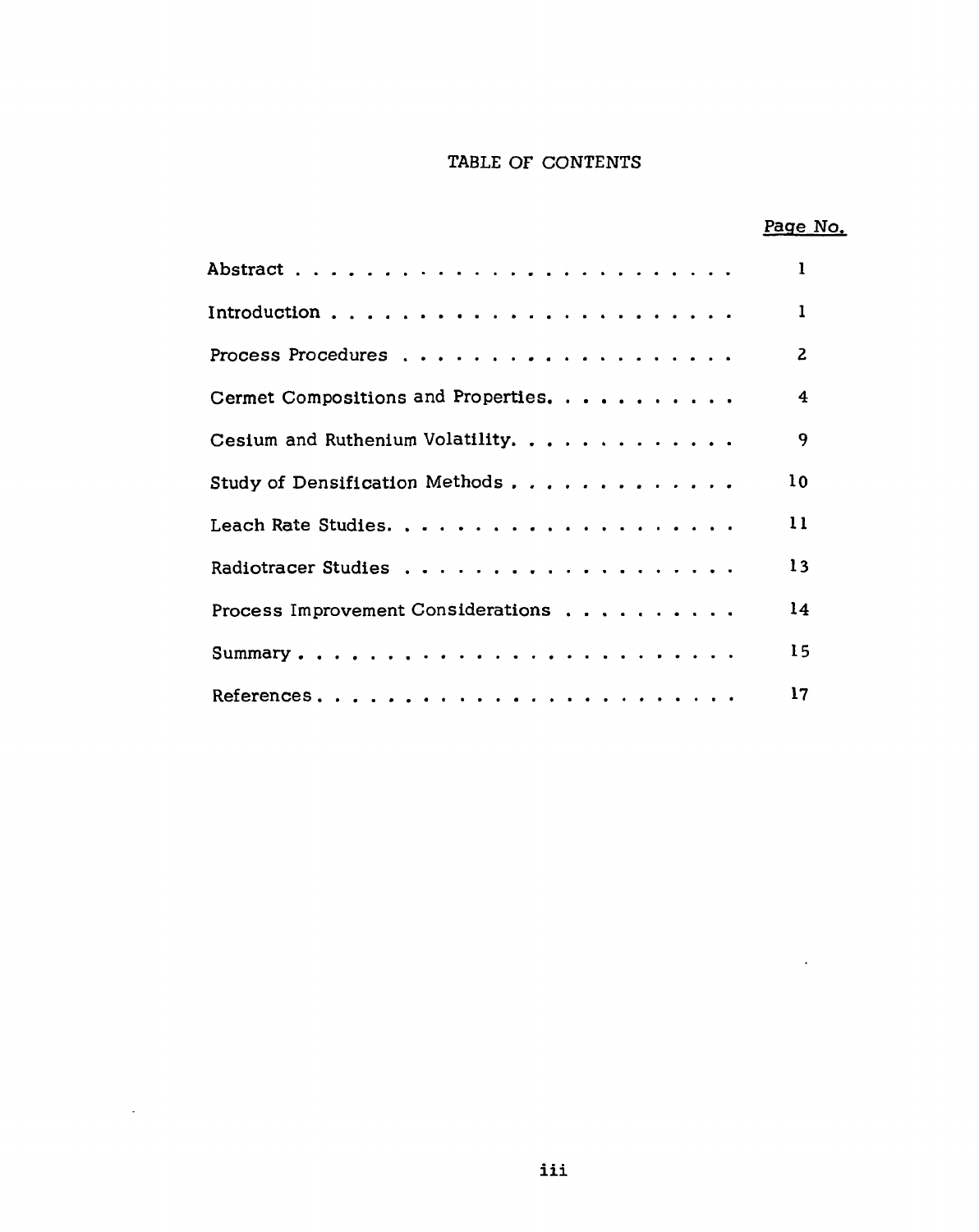## **CERMET HIGH LEVEL WASTE FORMS A Progress Report**

**W. S. Aaron, T. C. Quinby, and E. H. Kobisk** 

### **ABSTRACT**

The fixation of high level radioactive waste from both **commercial and DOE defens e source s a s cermets is currently**  under study. This waste form consists of a continuous iron**nickel bas e metal matrix containing small particles of fissio n product oxides. Preliminary evaluations of cermets fabricated from a variety of simulated waste s indicate they possess**  properties providing advantages over other waste forms **presently being considered, namely thermal conductivity, wast e loading levels, and leach resistance . This report**  describes the progress of this effort, to date, since its **initiation in 1977.** 

#### **INTRODUCTION**

**Investigations have shown positive indications that cermets may provide a suitable and advantageous solid form for high level radioactive** waste fixation. The cermet process involves the isolation of fission **product wast e a s oxide s in a corrosion resistant, thermally conductive metal matrix. The cermet produced by this process is defined a s a**  continuous metal phase containing small particles  $(\sim 1 \mu \text{m})$  of waste **oxide.** Wastes being considered for fixation as cermets are those of commercial facilities such as Nuclear Fuel Services; however, since **thes e waste s are similar, a s far a s the cermet process is concerned, to**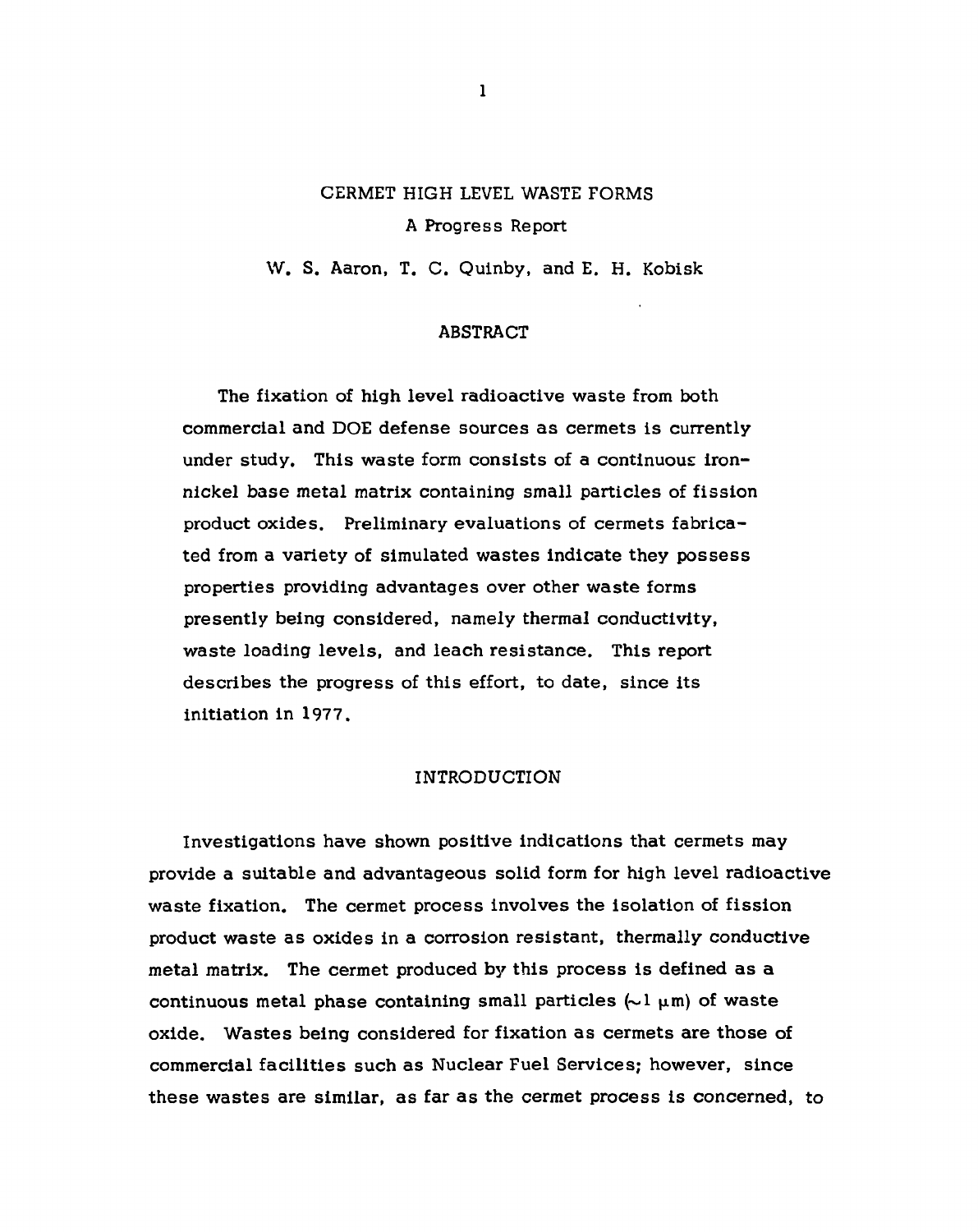**waste s stored at Savannah River and Hanford, the cermet process is als o applicabl e t o DOE defens e wastes.** 

### **PROCESS PROCEDURES**

**A chemical coprecipitation of wast e and additive s from molten urea is**  the primary process step by which the unique characteristics of the cermet **waste form are obtained.** <sup>1</sup> Liquid waste and/or sludge together with **desired additive s (discusse d below) are evaporated to form a concentrated**  solution (or slurry) to which is added urea (m. p. 132<sup>o</sup>C), and the temperature is increased gradually to 180°C. At this point all of the solids (waste **and additives) have been taken into solution with the molten urea. After approximately one hour, a precipitate is obtained from the then molten urea solvent (se e page 16 for an alternate process); the precipitate appears to be a wate r insolubl e mixture of hydrated oxide s and amides. It should be noted that zeolit e 13X (appearing in some wast e tanks) is als o solubl e in molten urea and would be homogenized with other wast e components. As precipitation continues, gaseous reaction products, primarily ammonia and carbon dioxide , are evolved a s shown in the process flowshee t in Figure 1. The precipitate of intimately mixed components is calcined in air at 800°C t o remove residual urea and to convert the precipitate to its component oxides. Decomposition products are volatilized during the calcination process. Calcined oxide s are, at this point, a loos e aggregat e of fine particles** of up to  $1-2$   $\mu$ m in size; particle size is dependent to some degree **upon the amount of urea originally added in the precipitation step—large r initia l amounts of urea result in smaller particle siz 3 precipitates. It is thought that this occur s becaus e when urea is added in great excess to the**  amount required to decompose the nitrates, the precipitation reaction **kinetic s are slowed, allowing the nucleation of a large number of smaller particles. As the amount of added urea is decreased, the precipitation**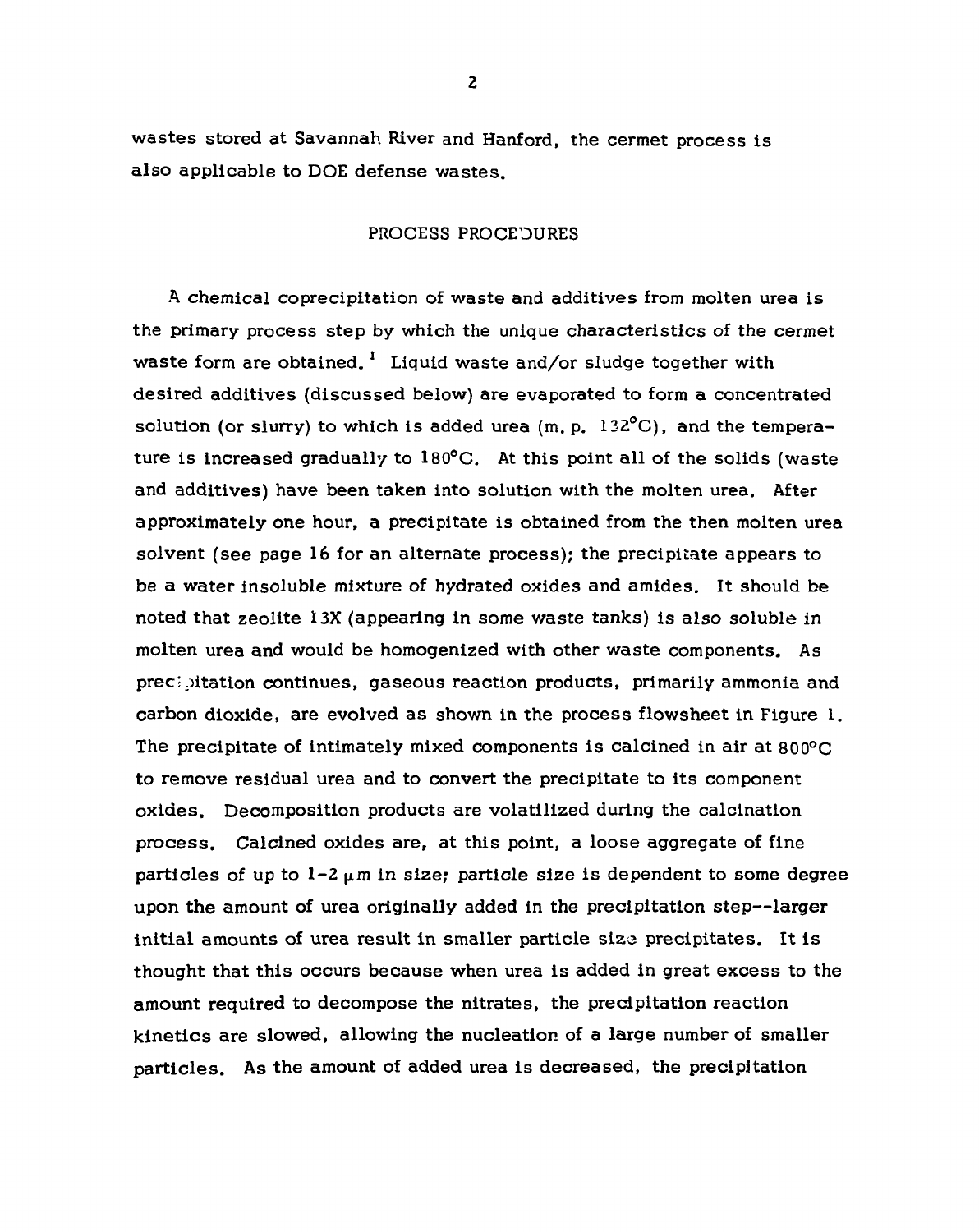

**Figure 1. Flowsheet: Laboratory Scale Operations Used to Produce Cermet Storage Forms From High Level Waste**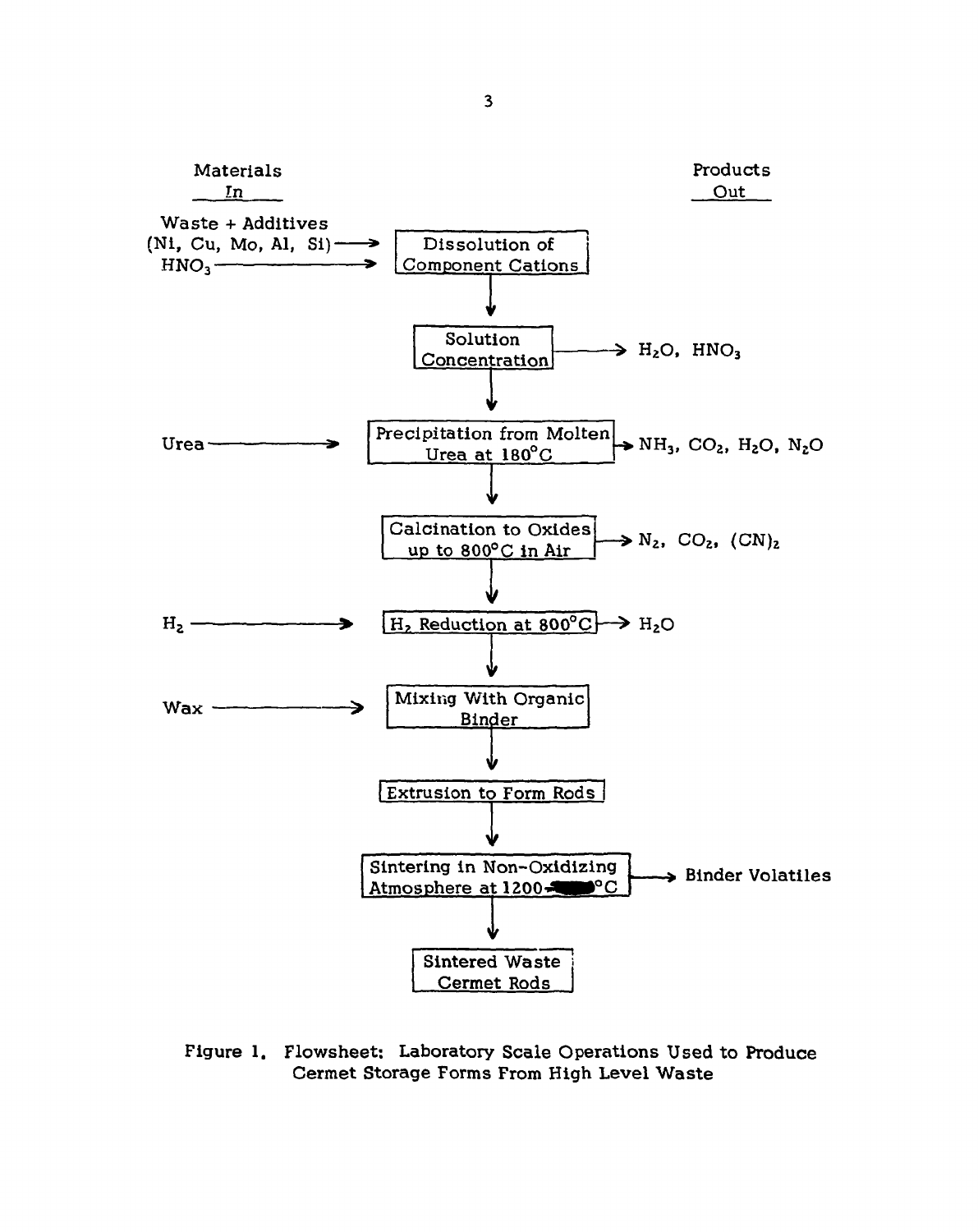**reaction proceeds more rapidly producing larger particle sizes. Since the entire original solution of wast e and additive s is precipitated and calcined yielding calcined solid and gaseous reaction products, the process is quantitative.** 

**Calcined oxide powders at this point can be densified by standard technique s such a s sintering or hot pressing to form monolithic ceramic forms. However, most existing waste s contain large amounts of metal s acies, primarily iron, which when heated in t reducing atmosphere, such as hydrogen, convert from an oxide to a metallic form.** Densification of **this reduced metal-oxide mixture appears to hold many advantages over the formation of ceramic compacts. Densification of reduced material by either hot pressing or extrusion with a binder followed by sintering yields a cermet with low porosity, purportedly low leachability, and high thermal conductivity, a s compared with ceramic or vitreous wast e forms. When high leve l waste s containing large quantities of reducible metal cations, together with some metal additives from DOE stockpile s of contaminated metals, such a s nickel (1), are formed into cermets, little, if any additions of pure materials need be made.** 

### **CERMET COMPOSITIONS AND PROPERTIES**

Evaluation of cermet properties as a function of the process by which **it is formed, and chemical content is in progress. A variety of cermets has been made from synthetic fissio n product waste s simulating typical waste s at National Fuel Services, Savannah River, and Hanford. The final metal matrix composition of the cermet is tailored through additions of**  hydrogen-reducible metal ions and other cations to the waste at the

**<sup>(1)</sup> For example, approximately 720 tons of contaminated nickel metal waste s from gaseou s diffusion plants are currently in storage.**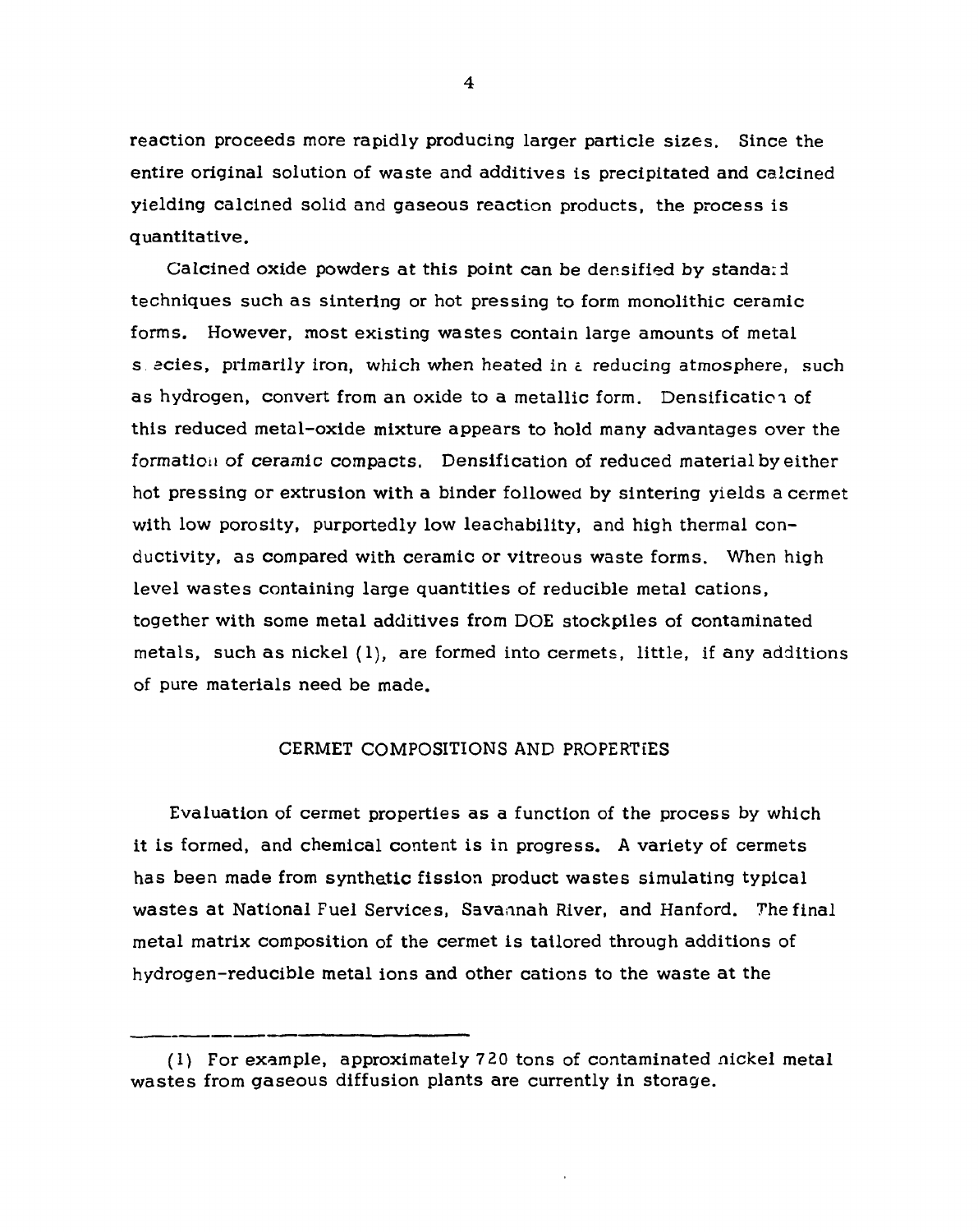**head-end of the process. Thes e component additions together with the quantities of reducible metal ions already present in the wast e are adjusted to yield alloys having predictable thermal conductivity and corrosion resistant properties. To date pure nickel, a 50 wt. % Fe - 50 wt. % Ni alloy, and a 70 wt. % Fe - 20 wt. % Ni - 5 wt. % Cu - 5 wt. % Mo metal matrices have been investigated. The last matrix is similar to a Hastelloy**  series alloy and provides the best corrosion resistance and thermal conductivity yet produced.

**A range of loading ratios of compound oxide s in the cermet metal matrix have als o been investigated. Loadings were varied from 20 wt. % oxide: 80 wt. % metal to 40 wt. % oxide: 60 wt. % metal. It should be noted that actual wast e loadings far exceed the wast e oxide loading ranges of 20 wt. % t o 40 wt. % becaus e of the high content of reducible metal specie s in the waste , such a s iron, which are incorporated in the metal**  matrix phase. Selection of the appropriate oxide loading level will **ultimately depend on the desired cermet physical and leach rate properties a s well a s on the maximum decay heat concentrations allowed in the storage repository. As would be expected, with increasing weight percent of the oxide component in the cermet, thermal conductivity decreases. The degree of oxide loading has little or no effec t upon the processing of waste s to**  form cermets since nearly any oxide-to-metal ratio can be produced by this **process.** 

**Processing various wast e type s into compactible cermets has been**  studied. Initially, experiments were done with a simulated waste solution, **the composition of which is shown in Table 1. This composition simulate s a wast e resulting from a burnup to 30, 000 MW days/ton with the wast e at a concentration equivalent of 150 gal/ton U.** 

With additions of appropriate amounts of nickel and appropriate amounts of  $AI(NO<sub>3</sub>)$  • 9  $H<sub>2</sub>O$  and  $SiO<sub>2</sub>$  •  $xH<sub>2</sub>O$  (the latter additives to form pollucite from cesium), a series of cermets were formed with varying oxide-to-metal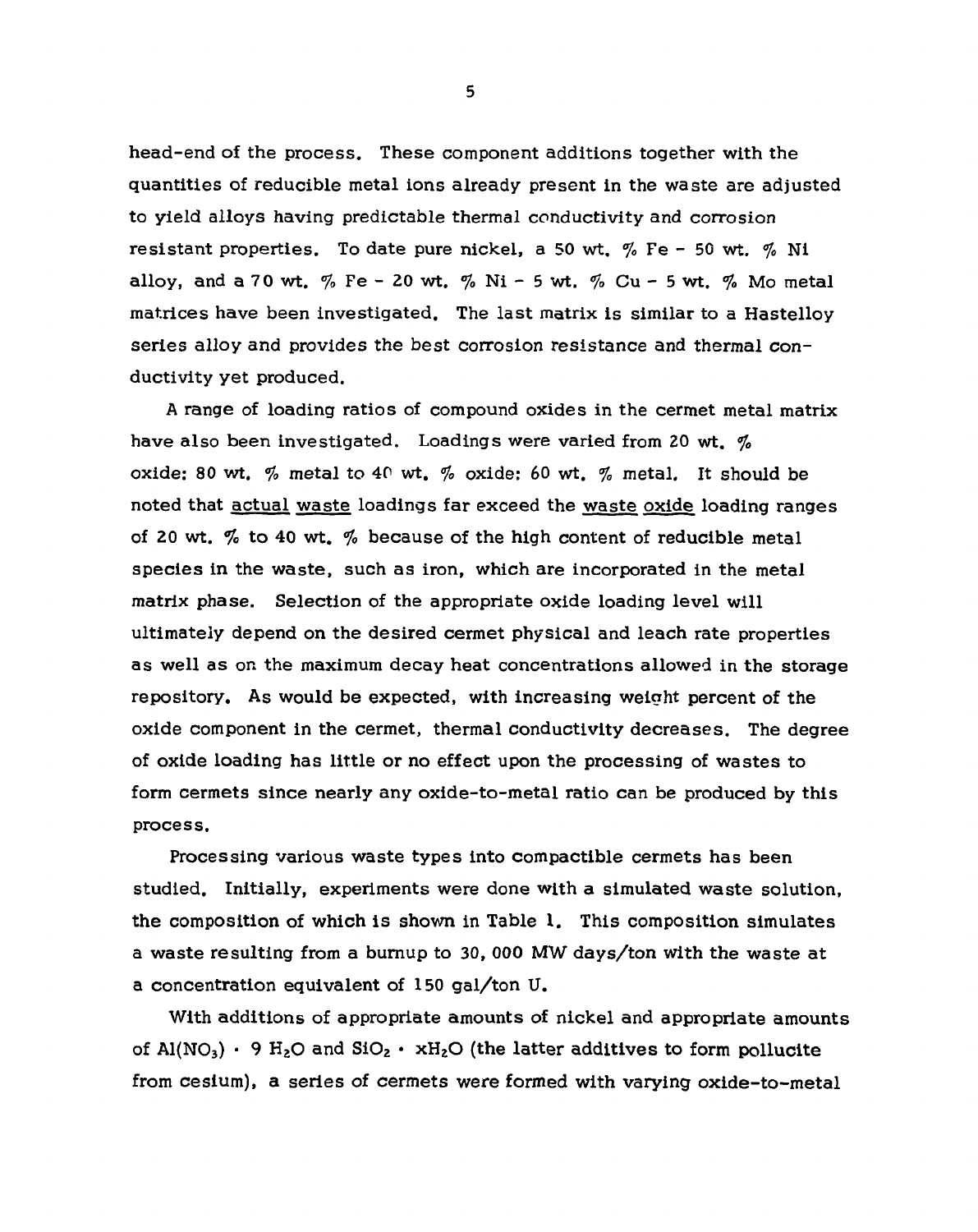| Element*               | Molarity | Element*       | Molarity |
|------------------------|----------|----------------|----------|
| La                     | 0.104    | U              | 0.041    |
| Ce                     | 0.0159   | Fe             | 0.0315   |
| $\mathbf{C}\mathbf{s}$ | 0.0205   | N <sub>i</sub> | 0.012    |
| Sr                     | 0.019    | Cr             | 0.074    |
| Ru                     | 0.0203   | Na             | 0.0038   |
| Zr                     | 0.0358   |                |          |

**Table 1. Simulated Waste Composition** 

**As nitrates.** 

**ratio. Following precipitation, calcination, and hydrogen reduction, pellets of 2. 5-cm diam were hot pressed at 4000 psi and 1100°C and the product measured for density and thermal conductivity; results are shown in Figure 2.** 

**Simulated Savannah River wast e wa s compounded; the distinguishing**  feature of this waste is its high iron content which can be used in the **formation of alloy s in the metal phase of the cermet. A typical composition**  of simulated SRP waste is shown in Table 2 (based on actual waste **analyses). <sup>2</sup> Hot pressed cermets with two different metal matrix compositions were made from this wast e formulation. A cermet having a 50 wt. % Fe - 50 wt. % Ni metal phase, and 20. 8 wt. % oxide phase had a measured density of 7. 35 g/c c after hot pressing at 1050-1100°C for one hour at 4000 psi. The cermet having a 70 wt. % Fe - 20 wt. % Ni - 5 wt. % Ni - 5 wt. % Cu - 5 wt. % Mo metal phase and 27. 5 wt. % oxide phase had**  a measured density of 7.41 g/cc after hot pressing (under the same con**ditions). Experimentally determined thermal conductivity of this latter cermet is shown in Table 3: thermal conductivity for the "Hastelloy" matrix material is slightly higher than that of a corresponding oxide/metal cermet a s indicated in Figure 2. it is interesting to note that the thermal conductivit y of this cermet is very clos e to that of a Hastello y serie s alloy**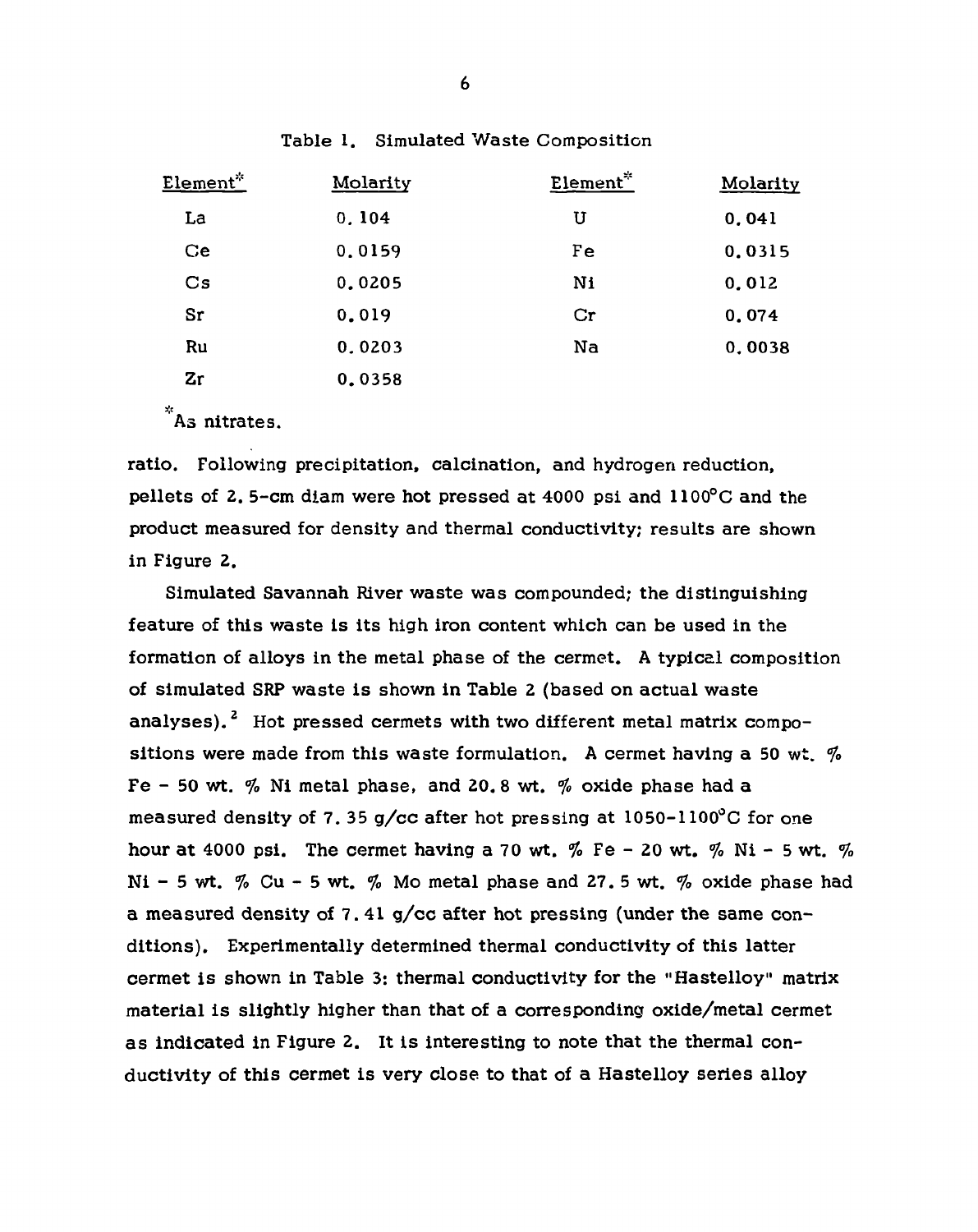

**Figure 2. Thermal Conductivity for Various Cermet Oxide-Metal Ratios**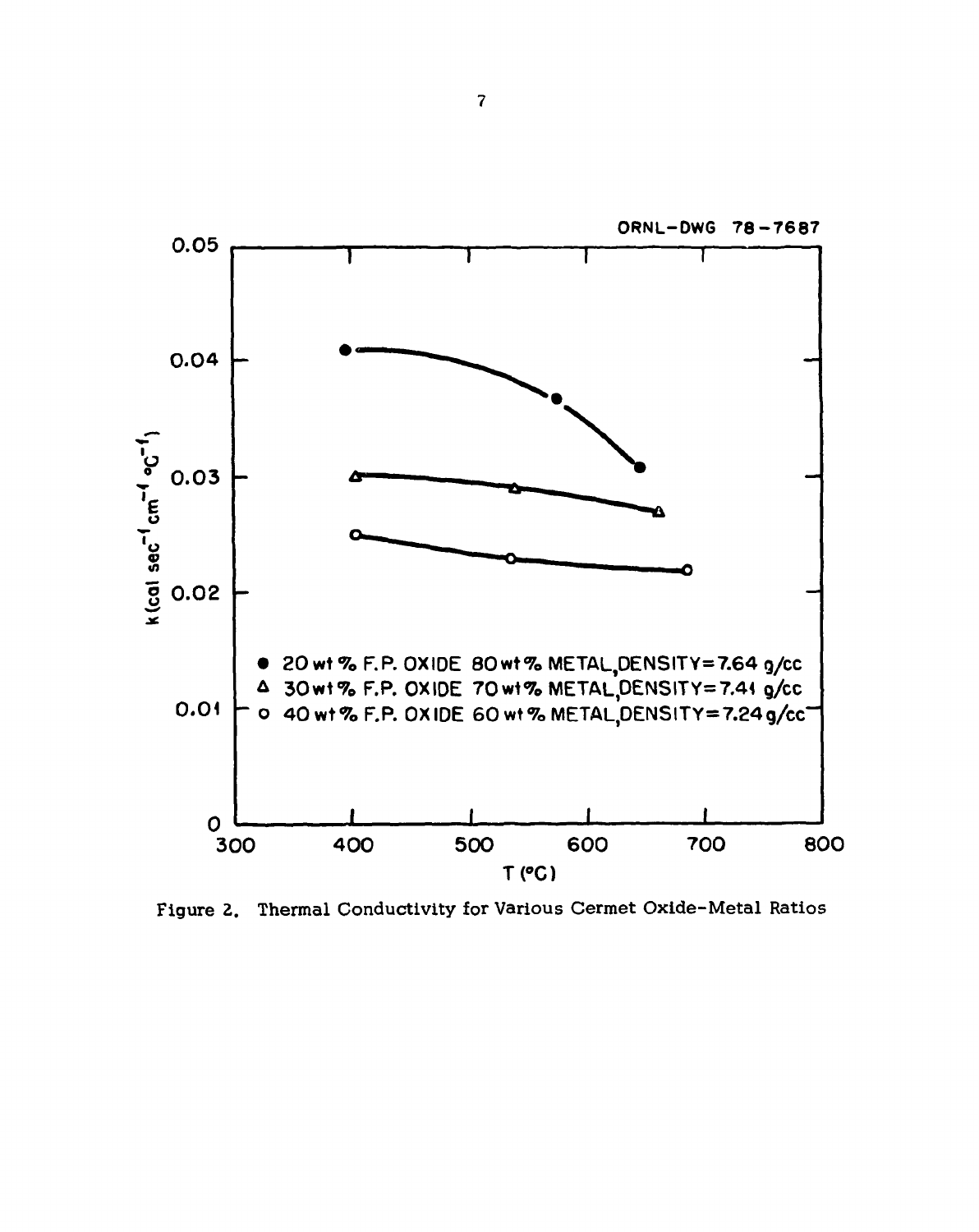|                  | Element                                                | Molarity                                                         |
|------------------|--------------------------------------------------------|------------------------------------------------------------------|
| <u>Waste</u>     | Fe                                                     | 1,4                                                              |
|                  | Mn                                                     | 0, 4                                                             |
|                  | ${\bf A}1$                                             | 0.02                                                             |
|                  | Ce                                                     | $1.6 \times 10^{-5}$                                             |
|                  | Zr                                                     | 1.28 $\times$ 10 <sup>-3</sup>                                   |
|                  | Sr                                                     | 1.32 $\times$ 10 <sup>-3</sup>                                   |
|                  | $\mathbf U$                                            | 4.3 $\times$ 10 <sup>-2</sup>                                    |
|                  | Ru (for Rh and Pd)                                     | 6.6 $\times$ 10 <sup>-5</sup>                                    |
|                  | $\mathbf{C}\mathbf{s}$                                 | 1.38 $\times$ 1 <sup>-4</sup>                                    |
|                  | Sm (for actinides and<br>all rare earths<br>except Ce) | $4.76 \times 10^{-4}$                                            |
|                  | Na                                                     | $2 \times 10^{-4}$                                               |
| <b>Additives</b> | SiO <sub>2</sub>                                       | 0.02 (mol. equivalent of Al)                                     |
|                  | Ni<br>$\mathbf{C}\mathbf{u}$<br>Mo                     | Variable to achieve desired metal<br>component alloy composition |

### Table 2. Waste Composition and Additives for Cermet Preparation **Having a "Hastelloy" Matrix**

**Table 3. Thermal Conductivity of 70 wt. % Fe - 20 wt. % Ni - 5 wt. % Cu - 5 wt. % Mo - 27. 5 Oxide Cermet** 

| $T_{\text{-}}(^{\circ}C)$ | k cal $^{\circ}$ C <sup>-1</sup> sec <sup>-1</sup> cm <sup>-1</sup> |
|---------------------------|---------------------------------------------------------------------|
| 232                       | 0.046                                                               |
| 320                       | 0.037                                                               |
| 502                       | 0.034                                                               |
| 654                       | 0.033                                                               |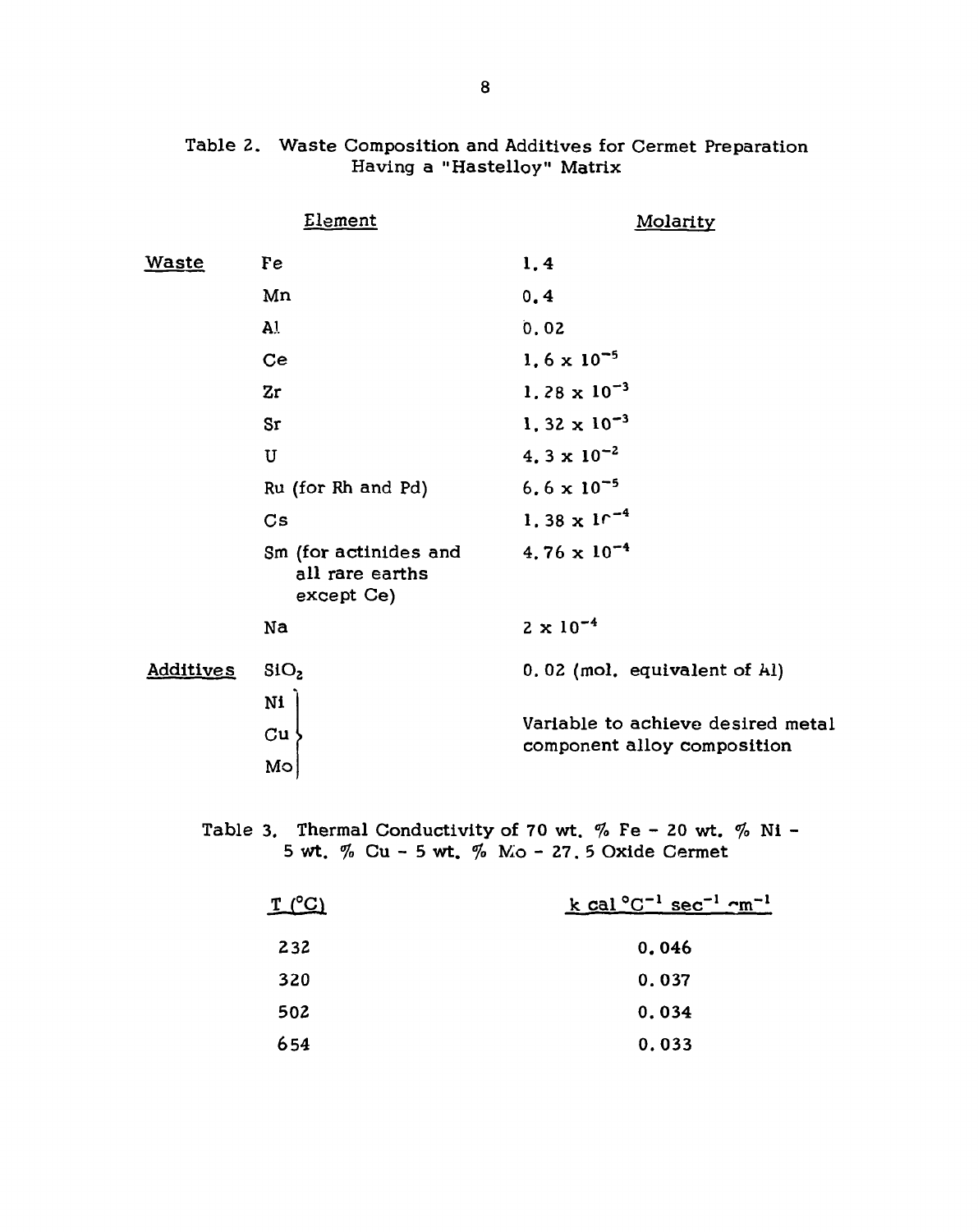**containing no oxides; this allo y composition seems preferable to the 50 wt. % Fe - 50 wt. % Ni alloy becaus e it requires less nicke l additive (the alloy is iron rich, a s is the wast e from which it is formed). For the same reason, higher wast e loading per unit weight of cermet can be achieved.** Again, it should be remembered that actual waste loading, which includes the iron content, amounts to  $\sim$ 75 wt.  $\%$  of the cermet **solid. This represents a weight concentration of sludge into cermet of 100:1 or a volume reduction of 200:1. Only about 10 wt. % of the total cermet mass is noncontaminated added material. The remaining 15 wt. %**  is made up from DOE stockpiles of contaminated metals. Further work **on the thermal conductivity of this material, its densification by extrusion, and sintering is underway.** 

**The most recent wast e studied for isolation as a cermet is the NFS acid thorium waste. <sup>3</sup> Simulated wast e and additive s required to yield a cermet with a 30 wt. % oxide phase and a 70 wt. % metal phase of the 70 wt. % Fe - 20 wt. % Ni - 5 wt. % Cu - 5 wt. % Mo alloy wa s prepared.**  The oxide phase of the simulated cermet is almost entirely ThO<sub>2</sub> since only **small amounts of other specie s exist in the wast e relative to thorium. This waste , along with additives, has been precipitated from molten urea, calcined, hydrogen reduced, and densifled by hot pressing to yield a pelle t suitable for thermal conductivity determinations. Preliminary data from thermal conductivity tests show that this type of cermet has a conductivity comparable to other cermets containing a 30 wt. % oxide loading.** 

### **CESIUM AND RUTHENIUM VOLATILITY**

**A study to determine how cesium is fixed in the cermet is in progress. Pollucite, a cesium-bearing aluminosilicate , is expected to form, with the proper additives, from the cesium contained in the waste . A urea precipitation of a solution containing only cesium ion and specifi c pollucite-forming**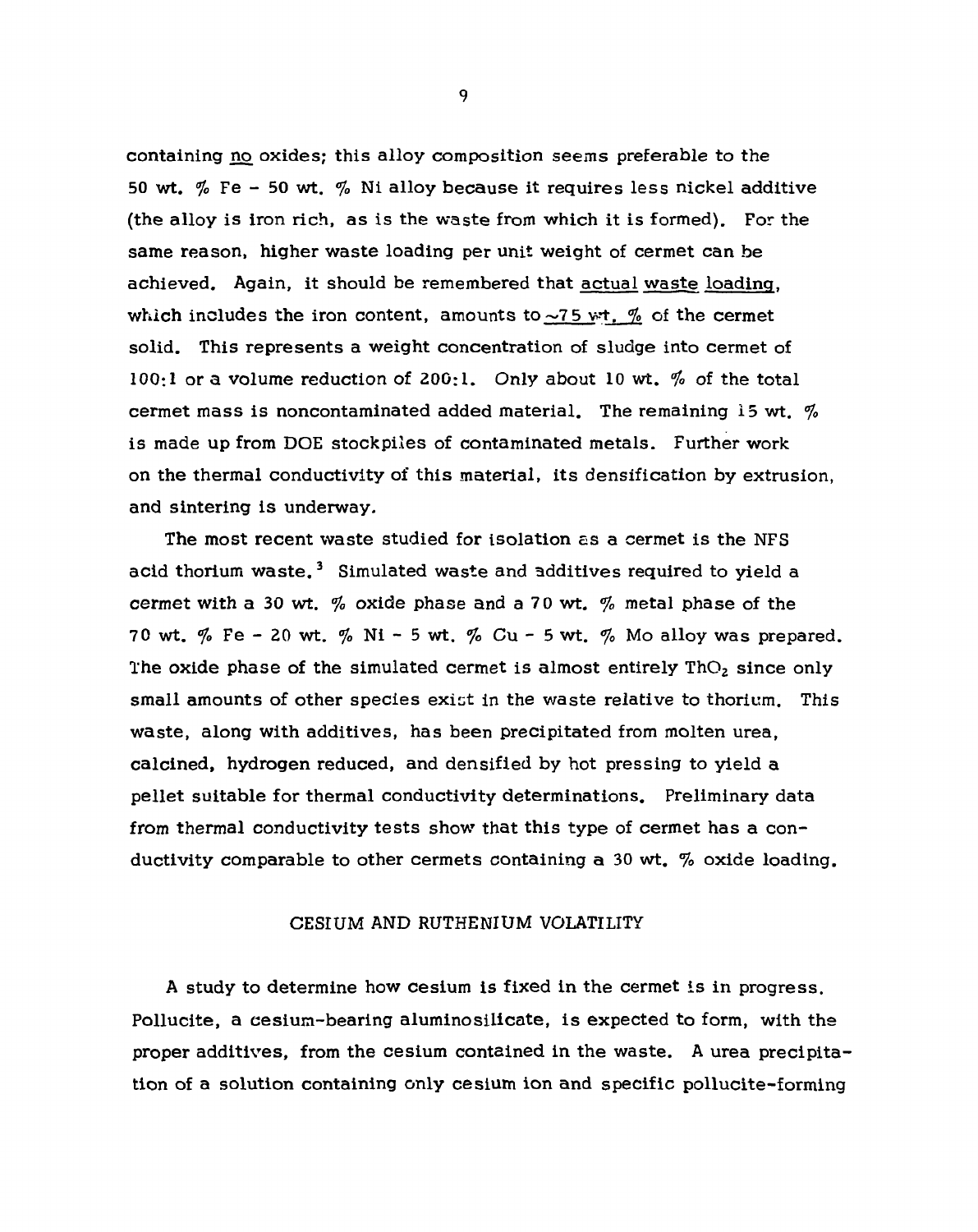**additive s (soluble aluminum and silica salts) was performed followed by calcination of the precipitate at 500°C and 800°C. The presence of cesium a s cesium cyanate in the material calcined at 500°C was observed by x-ra y diffraction. The same material calcined at 800°C yielded an x-ray diffraction pattern typical of an amorphous state.** It is postulated that the particle size **of the 800°C calcine is too small for its structure to be detected using x-ray**  diffraction. Crystallite growth to a detectable and identifiable level **probably would not occur for this material below approximately 1200°C. It appears that between 500~C and 800"C the cesium cyanate decompose s and a stabl e cesium-containing phase (probably pollucite) forms sinc e the retention of cesium in the material calcined at 800°C has been proven by x-ra y fluorescence . Recently completed x-ra y diffraction studie s on the hot pressed ceramic at 1200°C confirmed the formation of pollucite; however, further investigation of the mechanism by which cesium is rendered insolubl e and in a low vapor pressure state is required. An associated**  volatility problem also exists with any elevated temperature processing of **ruthenium. However, as discussed in more detail later, it is felt that characteristic s of the cermet process eliminate the ruthenium volatility problem.** 

### **STUDY OF DENSIFICATION METHODS**

**Densification by extrusion with a binder and subsequent sintering was performed successfully using 50 wt.** % Ni - 50 wt. % Fe alloy material. **After the precipitated material had been hydrogen reduced, 15 g of the product wa s mixed with 4. 5 g of cerecin wax a s a binder and extruded through a 6. 25-mm diam orifice. Extrusion pressure required at room temperature was~300 0 psi. Initial extrusions yielded "green" rods with some surfac e cracks which have sinc e been eliminated by a change in the desig n of the extrusion orifice. Sintering of this 6. 25-mm extruded rod at**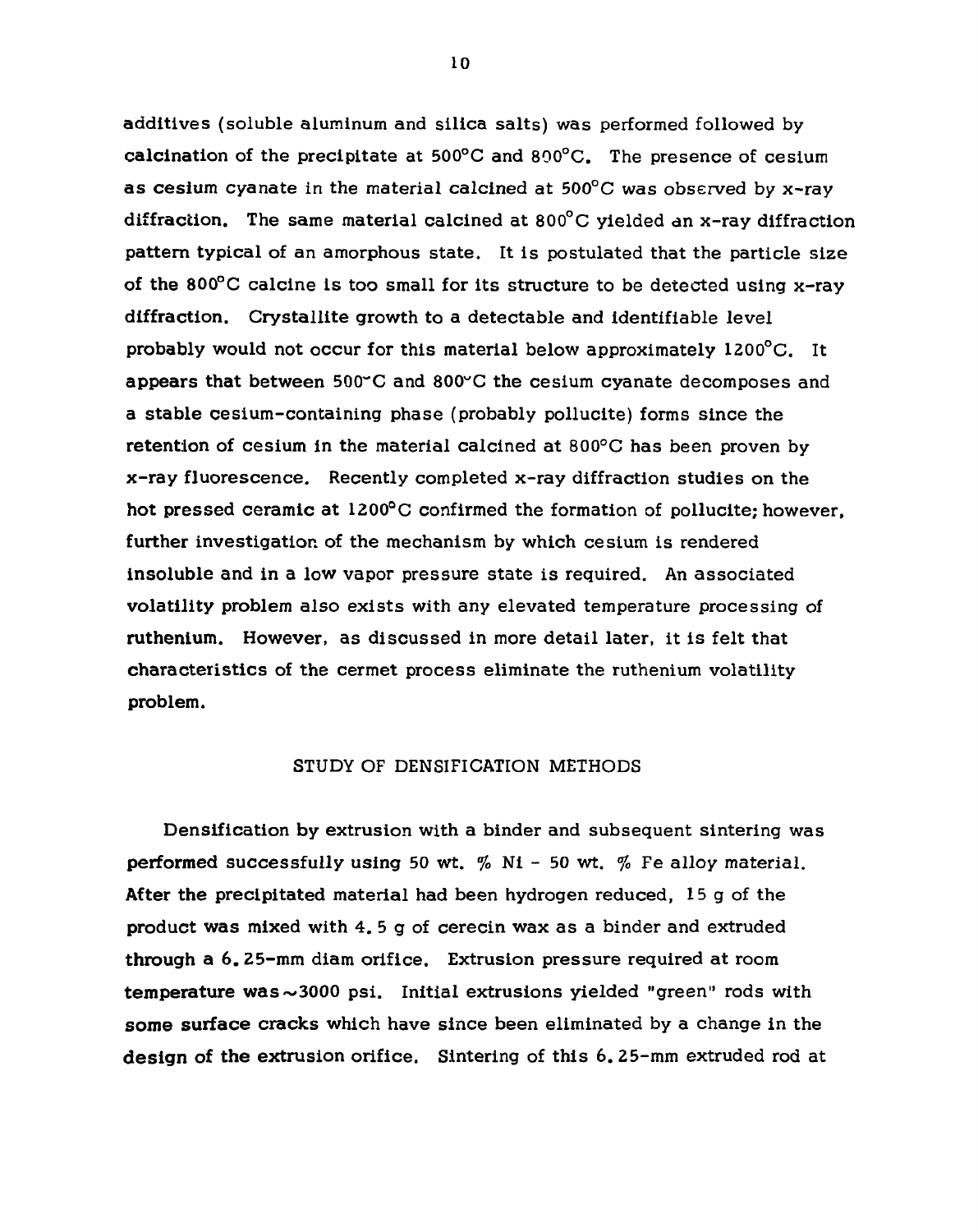**1200°C for si x hours yielded a cermet rod with a dens\*ty of 6. 21 g/c c a s compared to 7. 35 g/c c for the same material after hot pressing. Sintering resulted in a 25% dimensional shrinkage of the rod.** 

**Preliminary studie s show that reduction of the binder content used for**  extrusion results in the formation of sintered cermets having densities approaching that of hot pressed pellets without a significant increase in **the pressure required for extrusion. Not only is less material added to the waste , but als o less binder has to be volatilized and a faste r rate of sintering results. A unique extrusion die has been designed (Figure 3)**  which will inject wax binder simultaneously with the waste material. A **thin surface layer of binder will result a s compared with binder dispersed throughout the total volume of the extruded rod. Although much smaller in quantity than currently being used, this co-extruded binder should still facilitat e extrusion and hold the "green" compact together until it is**  sintered. This procedure should also yield comparatively higher "green" **densitie s and ultimately higher final sintered densities, better thermal conductivity, and lower porosity.** 

### **LEACH RATE STUDIES**

**Samples of both SRP simulated waste , hot-pressed cermet pellets and extruded-sintered rod were boiled in saturated NaCl solutions for 168 hours at atmospheric pressure. Mass spectrographic analyse s of the leachant showed no detectabl e increas e in ion content of the leachant, except for silicon and boron which apparently leached from the Pyrex test vessels. No etching or corrosive attack was observed on the extruded rod sample after testing. Spotty surface discolorations were observed on**  the hot-pressed pellet samples; however, this was caused by carbides **that had formed on the surface during hot pressing in the graphite die. No discoloration of the extruded rod wa s observed. No other indication of**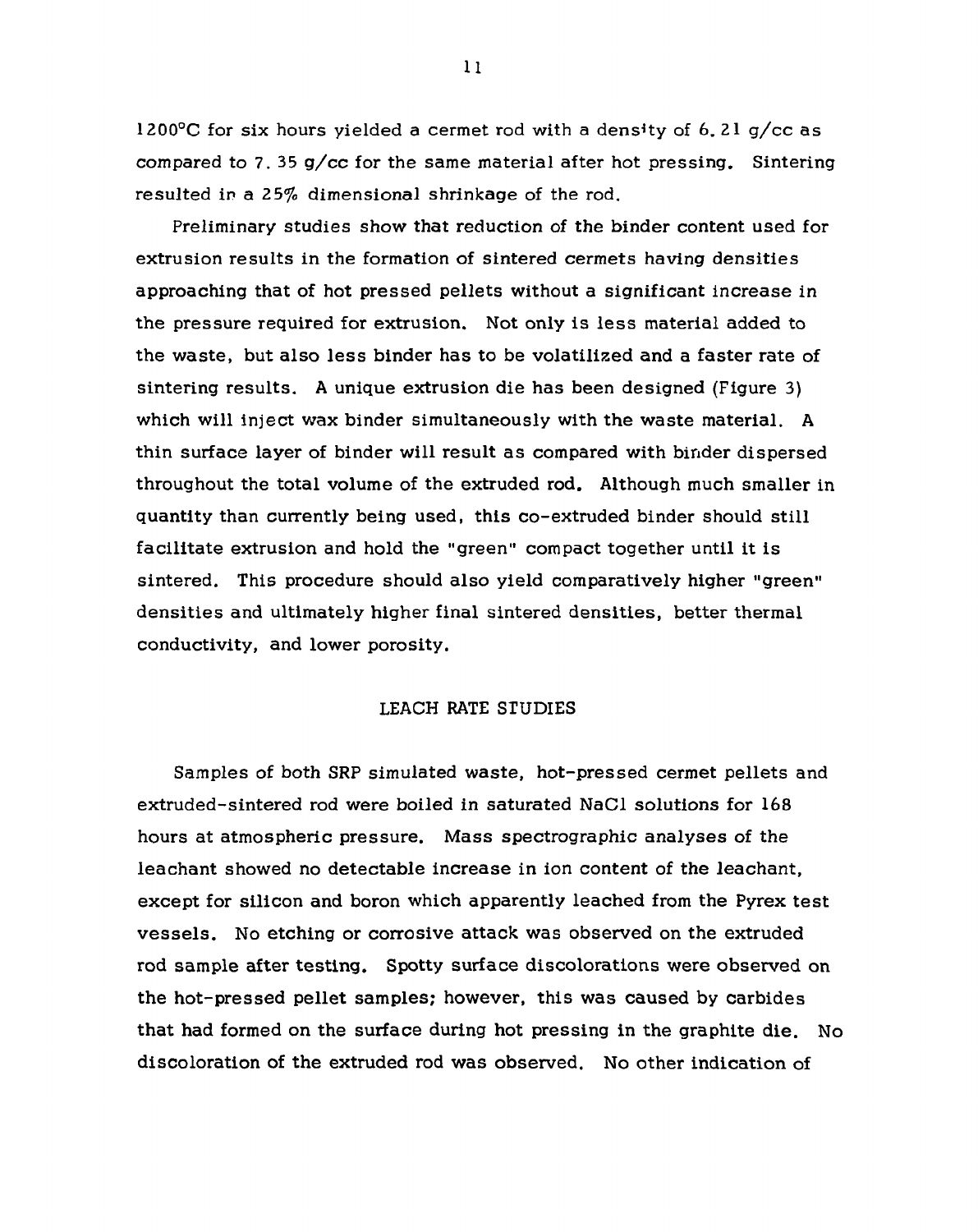

Figure 3. Conceptual Design of Binder Injection Extrusion Die Assembly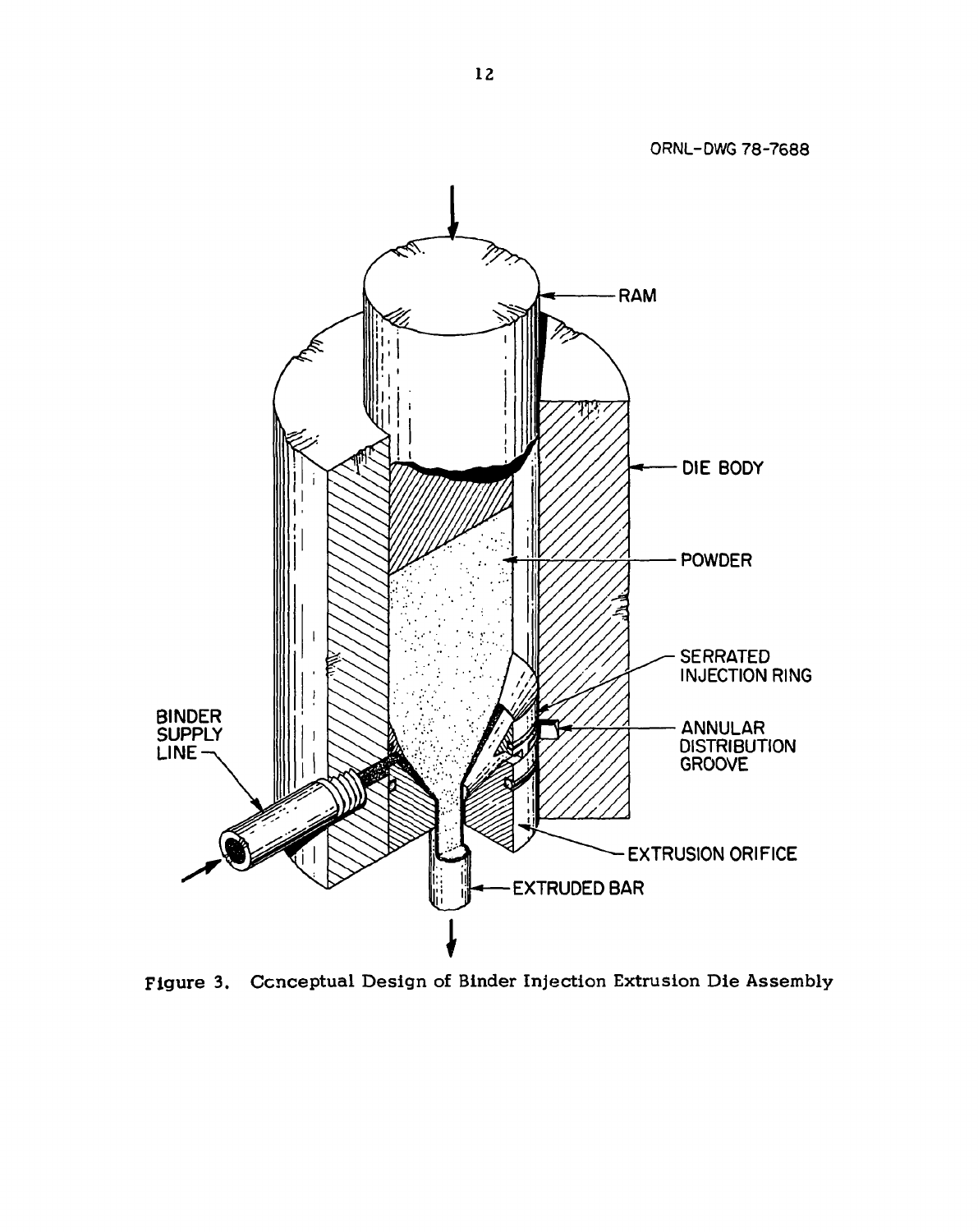**attack by the leachant wa s observed. Although this type of leach test is not definitive (radiotracer studie s are being initiated), it doe s provide a preliminary indication that the cermet form will have satisfactory leach resistance . Future leach tests will include brine compositions and elevated temperature and pressure conditions which are being adopted for leach testing of wast e forms that may be sent to the Wast e Isolation Pilot Plant (WIPP) in the future. 4** 

### **RADIOTRACER STUDIES**

**Ancillary studie s on the cermet process are for the most part in their early stages. Design work and preparation for products analysis of the entire cermet process is underway. The off-ga s specie s generated in the process need to be experimentally identified for a process material balance to be used in the total system design (us e of scrubbers, for example). Us e of radiotracers to analyz e the cermet formation process and the resulting**  cermet itself is required. Such studies are presently beginning.

Ruthenium, cesium, and strontium are the species present in fission **wast e that are considered most troublesome from the standpoint of volatility during processing and/or are probably most easil y leached from the final solid wast e composite, be it cermet or vitreous mass or some other agglomerate. Tracer experiments with each of thes e nuclide s will be performed and off-gase s and leach solutions will be analyzed for thes e species. Becaus e of the basic , reducing chemical system in which the cermet powder is produced (precipitation from molten urea), ruthenium would be expected to be in the elemental or dioxide state (non-volatile).**  Using selective additives to the waste, cesium is to be compounded as **the insolubl e mineral pollucite (cesium aluminosilicate) whil e strontium has an unknown (at present) chemical form. In any case , the "microencapsulation" occurring a s the result of metal coating of the oxide s or**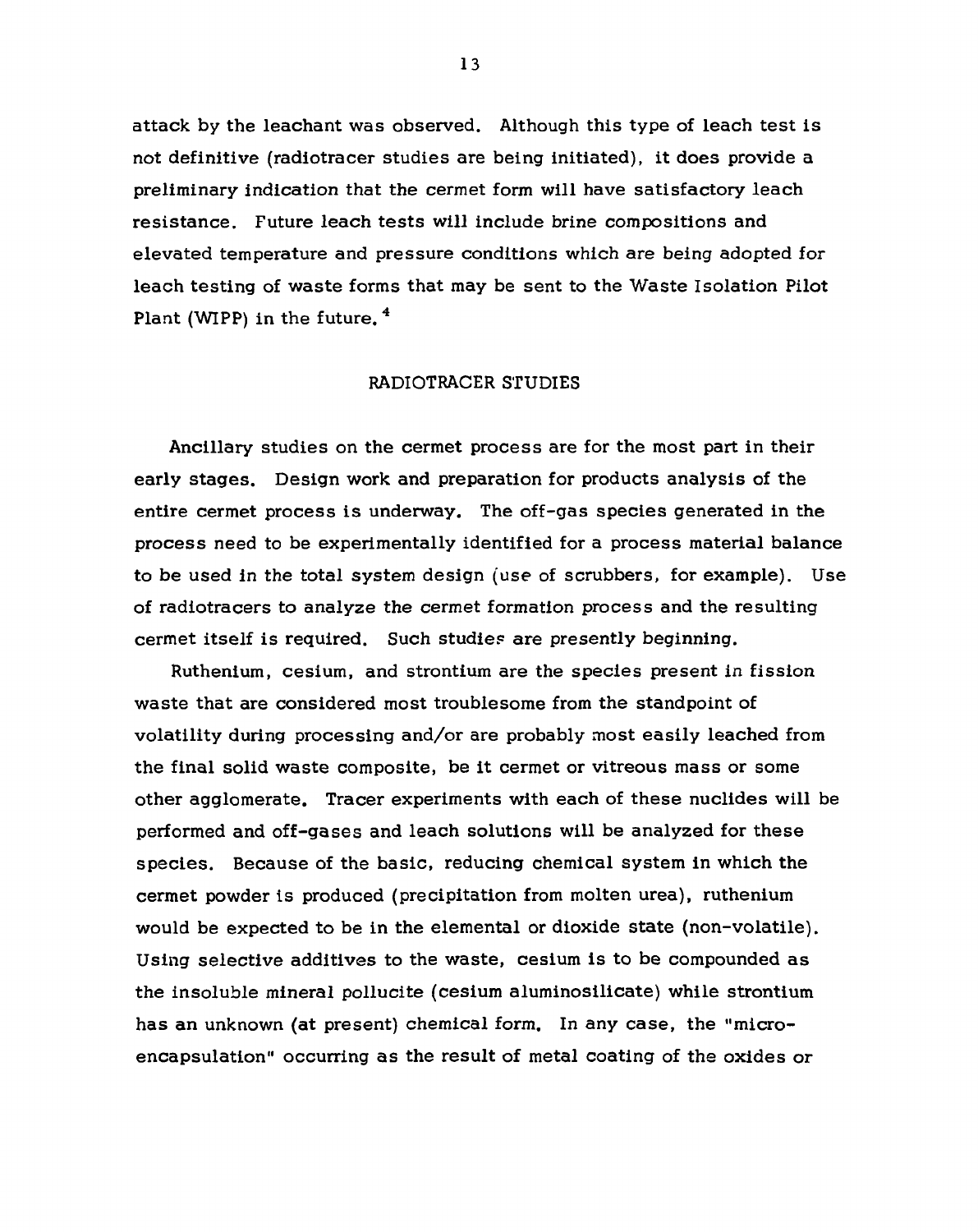**other compound crystallite s in the cermet should result in very low leach rates. A variety of leach solutions will be employed s o that comparison**  with other waste forms can be made. Finally, placement of cermet tracer**containing samples in actual salt repository material under expected temperature, pressure, and humidity conditions will be performed to simulate the actual storage environment.** 

#### **PROCESS IMPROVEMENT CONSIDERATIONS**

**A scanning electron microscope fitted with an x-ra y energy dispersive analyze r has recently been obtained which will permit detailed structure studie s of the cermet wast e forms a s a function of preparative method. Effects of process parameters such a s the volume of urea from which the precipitate is formed, type s and quantities of additives, and sintering time s and temperatures can be evaluated with this analytical equipment in relation to final cermet properties. This work will be complemented by standard metallography, x-ray diffraction for compound identification, and possibl y determination of radiation effects on the cermets. Electron micro probe studie s for the distribution of cermet constituents are als o planned. Thermal conductivity determinations will be made on cermets throughout the course of developmental study.** 

Consideration is also being given to pilot level and production level **translation of the above-described laboratory experimental methods. Methods are evaluated, whenever feasible , in our current effort to accelerat e full development of large scal e processing. Efforts to minimize the quantity of additive s to the process without compromising structural or physica l property characteristics are being made. Additives include urea at the head end of the process, metal alloying additives, and the**  wax binder required for extrusion. It is believed possible and advanta**geous to combine the urea precipitation and calcination steps by injection**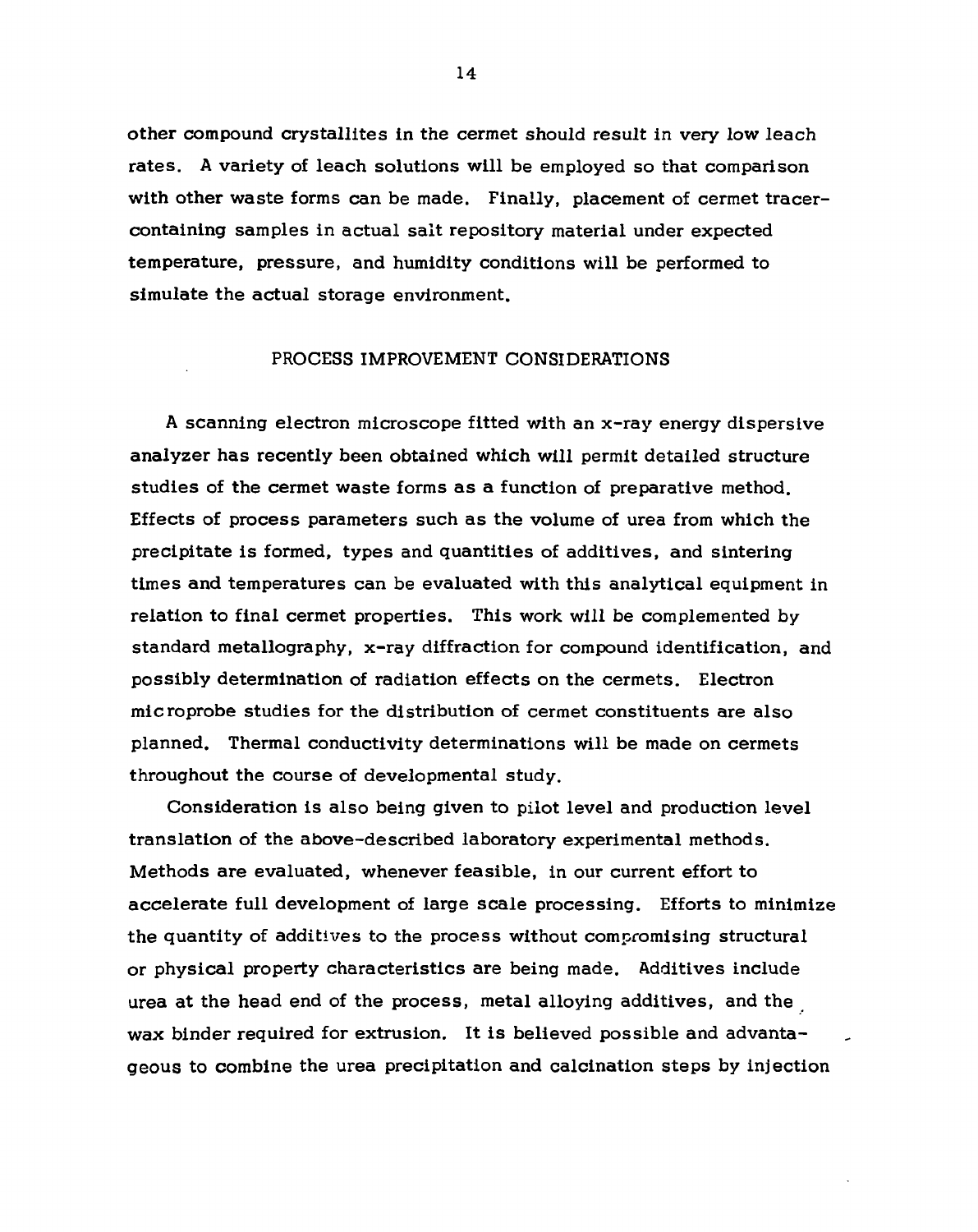**of the molten urea with its dissolved components into a rotary or spray calcine r wherein "precipitation" and calcination will occur almost**  simultaneously. It is quite likely that this would also permit significant **reduction in quantity of urea required in the process.** 

The feasibility of combining two or more process steps into a single **step is als o being evaluated, se e Figure 4 (compare with Figure 1). Although not shown in Figure 4, tests are currently underway which may ultimately eliminate the cation dissolution and solution concentration steps from this "improved" flowsheet. Sludge (precipitated from simulated SRO feed stock with ammonium hydroxide) has been successfull y dissolved in molten urea. Molten urea is an extremely effective solvent s o the initial cermet formulation can possibly be made without the us e of the nitric acid step at the head end and subsequent removal of nitric acid in the solution concentration step. Simultaneous reduction and sintering of calcined material has been successfull y performed and may improve**  cermet properties as a bonus.

### **SUMMARY**

**A variety of simulated radioactive waste s have been successfull y processed into cermet wast e forms. Fission product waste , a s oxide s or metals, are isolated in a corrosion resistant thermally conductive alloy metal matrix to form the cermet where the metal is the continuous phase. Structure and property determinations to date indicate that the cermet may provide an improved radioactive wast e form a s compared with vitreous or ceramic forms. Quantification and more intensive investiga tion of the cermet and the process by which it is formed are in progress including studie s from which continuous processing methods may be derived.**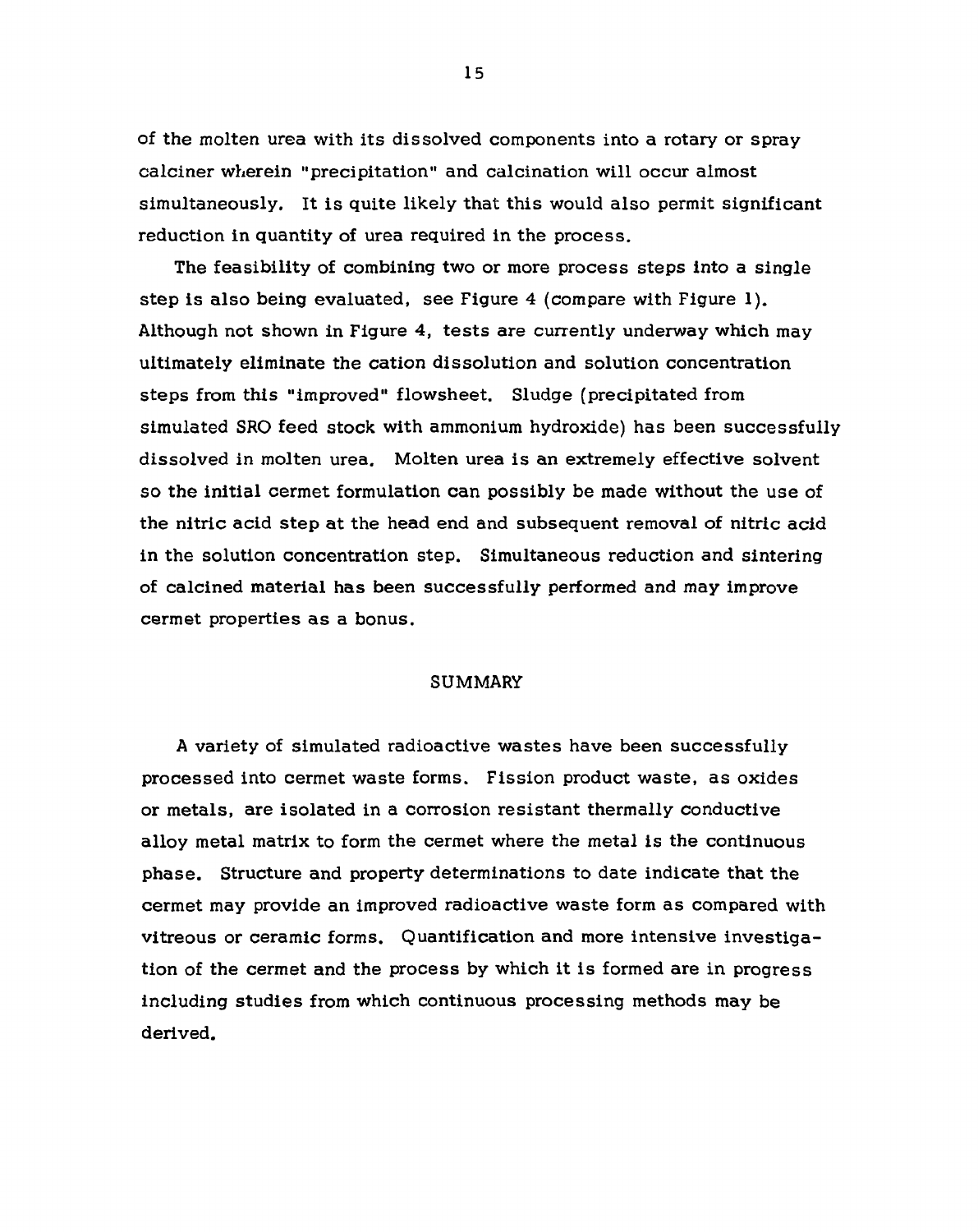

**Figure 4. Conceptual Production Oriented Flowsheet: Combination Processe s for Cermet Storage Forms From High Level Waste s**